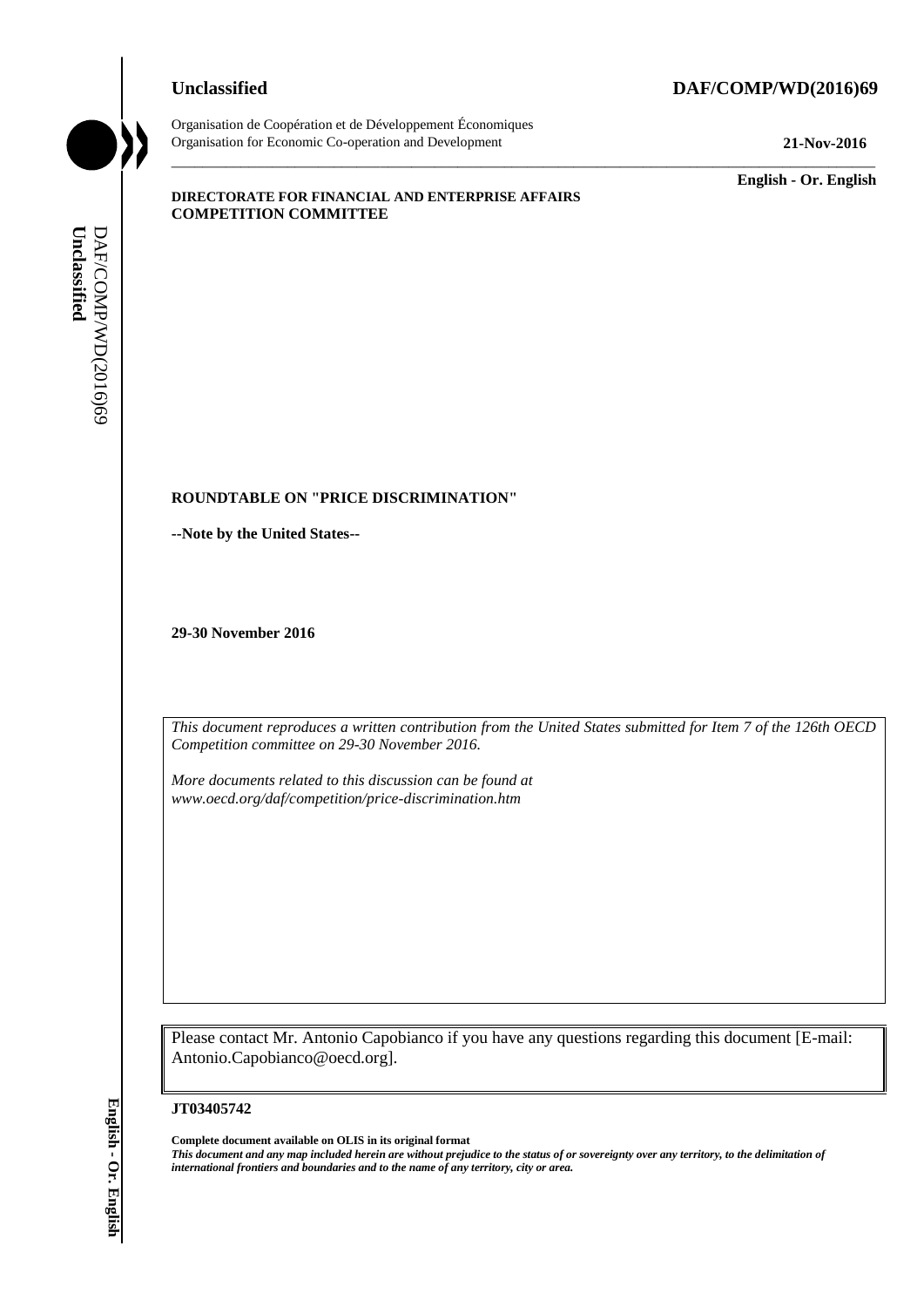# **1. Definition of Price Discrimination**

1. For purposes of this discussion, the U.S. Department of Justice and Federal Trade Commission (collectively, the "U.S. Agencies") define price discrimination as the roughly contemporaneous sale of different units of the same good or service at prices which vary by more than the difference in marginal cost of supplying those units. Variations in price are not price discrimination to the extent justified by cost differences.

2. For price discrimination to be feasible, two conditions typically must be met. First, suppliers engaging in price discrimination must be able to price differently to targeted (disfavoured) customers than to other customers. This may involve identifying individual customers to whom different prices are offered or offering different prices to different types of customers based on observable characteristics, including customer location and transaction size. In other cases, suppliers may be unable to distinguish among different types of customers but can offer multiple products that sort customers based on their purchase decisions.

3. Second, favoured customers must not be able to defeat the differential pricing by arbitrage; that is, by reselling the goods or services at issue, directly or indirectly, to targeted customers. Arbitrage may be difficult if it would void warranties or make service more difficult or costly for customers. Arbitrage is inherently impossible for many services. Arbitrage between customers at different geographic locations may be impractical due to transportation costs that are significantly higher in some locations than in others. Arbitrage on a modest scale may be possible but sufficiently costly or limited that it would not deter or defeat a discriminatory pricing strategy. For example, international grey markets generally do not eliminate significant price differences across countries.

4. New data gathering techniques potentially make it easier to price discriminate.<sup>1</sup> Consumer use of electronic devices, such as iPhones and computers, generates large amounts of data, including browsing history, user location, online purchases, and output on social media. These data can in turn be associated with an IP address or username. Given sufficient data, firms theoretically could model and predict differences in consumers' willingness to pay for a product or service, thereby making price discrimination more feasible.

5. However, there may be limitations on the ability to effectively price discriminate using such data. Data imperfections may limit the utility of data; in particular, consumers might operate anonymously by refusing to log-in, deleting internet cookies, or utilizing IP masks. Data can also be captured or utilized imperfectly, as companies have differing abilities to process the enormous volume of data available and translate it into functional models of consumer demand. As a result, the practical effect of new technologies on pricing strategies remains uncertain.

# **2. The Competitive Effects of Price Discrimination Are Difficult to Generalize**

6. The competitive implications of price discrimination cannot be generalized easily. The consequences of firms having the ability to price discriminate rather than set uniform prices depend on market characteristics, including the nature and extent of competition. For example, discrimination in oligopoly markets tends to open up broader fronts of competition. In particular, firm asymmetries based on

<sup>|&</sup>lt;br>|<br>| President's Council of Economic Advisors, The Economics of Big Data and Differential Pricing (Feb. 6, 2015) [https://www.whitehouse.gov/sites/default/files/whitehouse\\_files/docs/Big\\_Data\\_Report\\_Nonembargo\\_v2.p](https://www.whitehouse.gov/sites/default/files/whitehouse_files/docs/Big_Data_Report_Nonembargo_v2.pdf) [df.](https://www.whitehouse.gov/sites/default/files/whitehouse_files/docs/Big_Data_Report_Nonembargo_v2.pdf)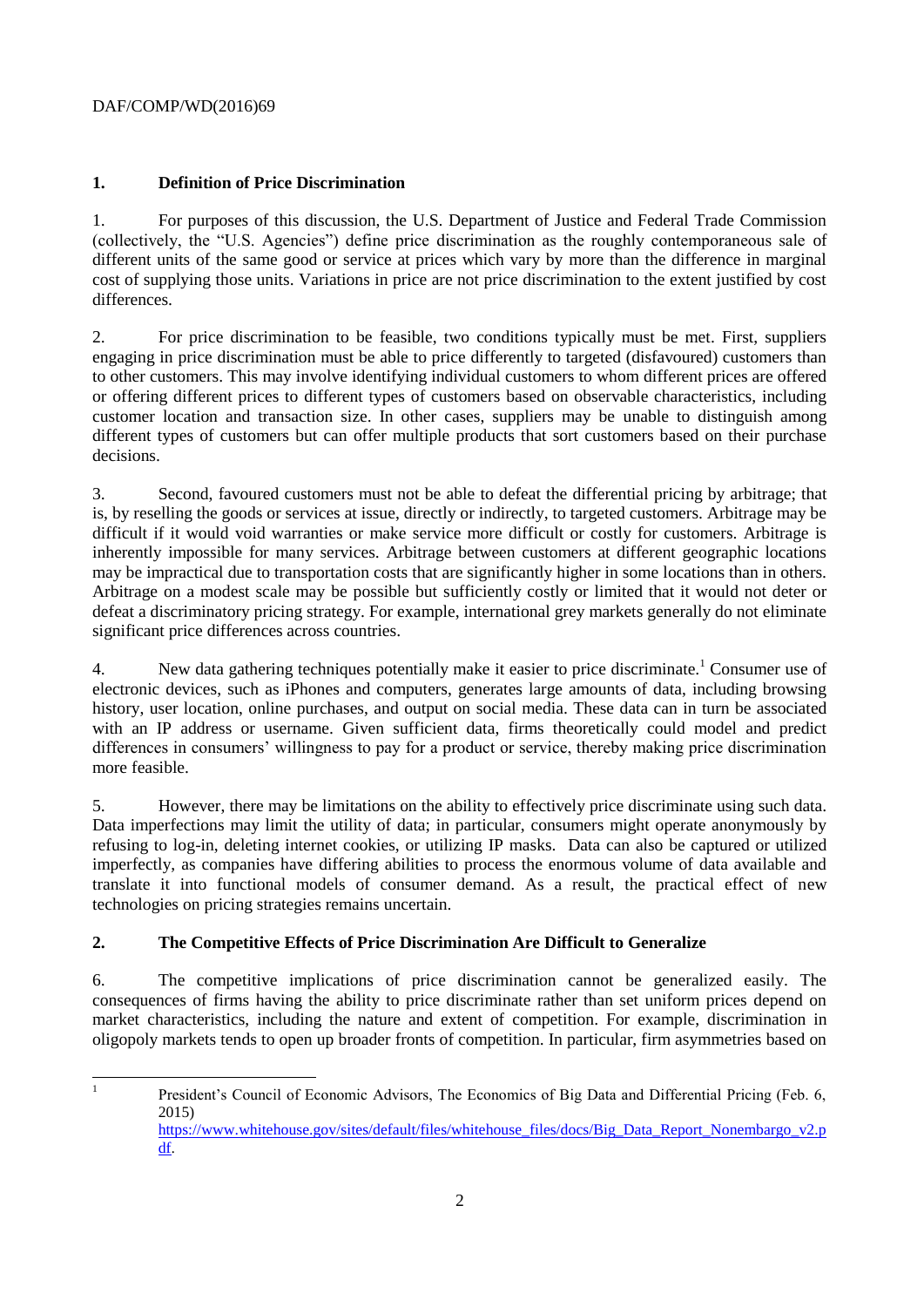location differences, cost differences, or different product or service characteristics might cause firms to differ on which customers they would like to offer a low price (the firm's "weak" segment of the market) and which customers they would like to offer a high price (the "strong" segment of the market). For instance, it could be that one firm's weak segment is a competitor's strong segment. This might provide an incentive for a firm to offer discriminatorily low prices to its competitors' customers to obtain new business. Competitors might respond by meeting the competition. Accordingly, price discrimination is not intrinsically anticompetitive; rather, price discrimination can in some cases increase competition. Conversely, "denying a firm the right to meet the price of a competitor on a discriminatory price provides the [competitor] with some protection against price attacks  $\dots$  [and] weaken[s] competition.<sup>72</sup>

7. Price discrimination has been associated with three potential theories of competitive harm: (1) "exploitative" abuse; (2) primary-line, "exclusionary" effects; and (3) secondary-line, "distortionary," effects. Each theory is considered in turn.

## *2. 1 The United States Does Not Recognize "Exploitative Abuse" as an Antitrust Offense*

8. An exploitative abuse involves a firm with market power "exploiting" that market power, for example, by imposing an "excessive price." But U.S. antitrust law generally allows lawful monopolists, and *a fortiori* other market participants, to set their prices as high as they choose.<sup>3</sup> This central tenet of U.S. antitrust law is supported by court decisions that have held, for example, that "the mere possession of monopoly power, and the concomitant charging of monopoly prices, is not only not unlawful; it is an important element of the free-market system."<sup>4</sup> Moreover, a "natural monopolist that acquired and maintained its monopoly without excluding competitors by improper means is not guilty of 'monopolizing' in violation of the Sherman Act . . . and can therefore charge any price that it wants, . . . for the antitrust laws are not a price-control statute or a public utility or common-carrier rate-regulation statute."<sup>5</sup>

9. U.S. antitrust law, in almost all instances, does not prohibit firms from setting a "high" price because the freedom of a firm to determine the conditions (including price) upon which it sells its product or service is a central component of the free market. In a free market economy, price serves critical allocative functions. Price adjusts to balance supply and demand, and high prices often serve to attract investment to markets where it would create the greatest consumer benefit.

10. It could be argued that competition policy should prohibit price discrimination even if it permits simple monopoly pricing because price discrimination reduces static consumer welfare sufficiently more than simple monopoly pricing. However, such a claim has no basis in economics. Economic models show that "price discrimination may increase or decrease consumer welfare depending on market conditions."<sup>6</sup> As previously mentioned, in circumstances of oligopoly, price discrimination might increase competition when firms have asymmetric views of the customers to whom they would like to offer lower prices.

 $\frac{1}{2}$ Jacques-Francois Thisse and Xavier Vives, On the Strategic Choice of Spatial Price Policy, 78 Am. Econ. Rev. 122, 134 (1988).

<sup>&</sup>lt;sup>3</sup> A more complete discussion of the U.S. Agencies' views on excessive prices can be found at: Note by the United States, "Roundtable Discussion on Excessive Pricing," DAF/COMP/WP2/WD(2011)65.

<sup>&</sup>lt;sup>4</sup> *Verizon Communications, Inc. v. Law Offices of Curtis V. Trinko, 540 U.S. 398, 407 (2004).* 

<sup>5</sup> *Blue Cross and Blue Shield United of Wisconsin v. Marshfield Clinic*, 65 F.3d 1406, 1413 (7th Cir. 1995).

<sup>6</sup> Dennis Carlton and Mark Israel, Should Competition Policy Prohibit Price Discrimination?, The Handbook of Competition Economics, at 13 (June 2009), available: [http://compass](http://compass-lexecon.s3.amazonaws.com/prod/cms-documents/74f9e7290f81f48c/Price_Discrimination.pdf)[lexecon.s3.amazonaws.com/prod/cms-documents/74f9e7290f81f48c/Price\\_Discrimination.pdf.](http://compass-lexecon.s3.amazonaws.com/prod/cms-documents/74f9e7290f81f48c/Price_Discrimination.pdf)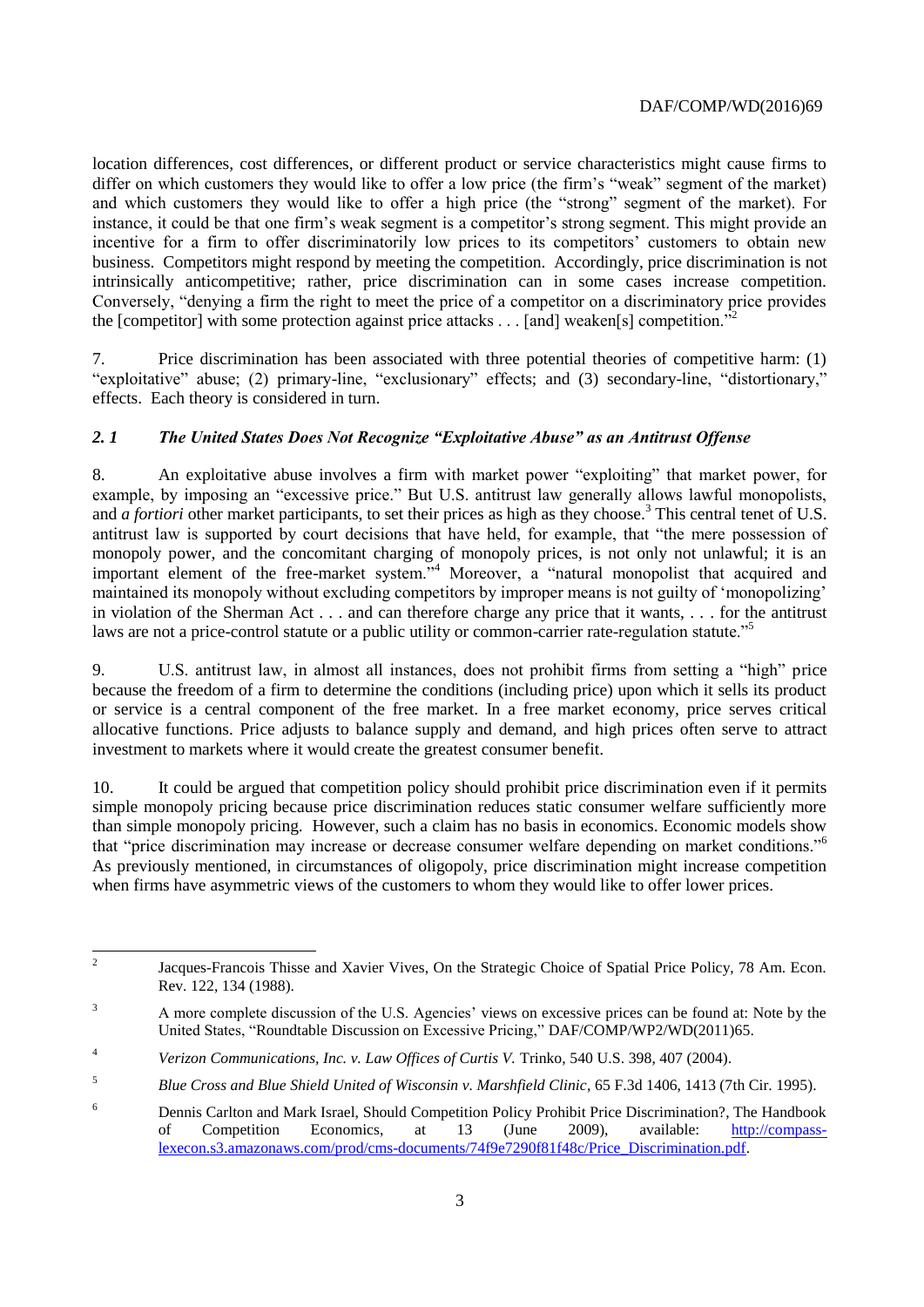11. Moreover, under certain circumstances, price discrimination might be necessary for the existence of the market.<sup>7</sup> Suppose that a market is characterized by high fixed costs, that the market has different groups of customers with different demands, and that no uniform price will yield revenues sufficient to cover the fixed costs. In such a circumstance, price discrimination might be the sole manner in which the product or service could be made available without government subsidy.

12. Finally, prohibiting "exploitative" price discrimination might undermine dynamic market competition. Denying a lawful monopolist the fruits of its monopoly can diminish its incentive to compete in the first place. As Judge Learned Hand aptly stated: "[t]he successful competitor, having been urged to compete, must not be turned upon when he wins."<sup>8</sup> The Supreme Court further elaborated on this notion in its 2004 *Trinko* decision, explaining that: "The opportunity to charge monopoly prices at least for a short period is what attracts business acumen in the first place; it induces risk taking that produces innovation and economic growth."<sup>9</sup> Therefore, limiting the freedom to set prices may well conflict with the underlying premise of antitrust policy, i.e. promoting a robust competitive process that produces high-quality, innovative goods.

## *2.2 Exclusionary Price Discrimination*

13. Price discrimination can be a feature of an exclusionary strategy meant to build or protect market power. In the United States, such "primary line" price discrimination theories of harm – that is, injury to competition between the discriminating seller and other sellers – can be investigated and challenged under the Sherman Act and the Clayton Act. In particular, Section 2(a) of the Clayton Act, as amended by the Robinson-Patman Act, prohibits sellers from engaging in price discrimination with respect to the sale of commodities "where the effect of such discrimination may be substantially to lessen competition or tend to create a monopoly in any line of commerce."<sup>10</sup> In *Brooke Group Ltd. v. Brown & Williamson Tobacco Corp.*, the Supreme Court held that "[b]y its terms, the Robinson-Patman Act condemns price discrimination only to the extent that it threatens to injure competition. The availability of statutory defenses . . . confirms that Congress did not intend to outlaw price differences that result from or further the forces of competition."<sup>11</sup> Thus, "primary line competitive injury under the Robinson-Patman Act is of the same general character as the injury inflicted by predatory pricing schemes actionable under Section 2 of the Sherman Act."<sup>12</sup> Hence, Sherman Act precedent informs the legality of primary-line price discrimination under the Robinson-Patman Act.

# *2.2.1 Predatory Pricing<sup>13</sup>*

14. There is broad consensus that predatory pricing – that is, temporarily selling products or services at prices below a firm's costs – can, in certain circumstances, harm competition and consumers. Under U.S. law, to prove a predatory pricing claim, the plaintiff must be able to show that the defendant firm has

 $\overline{\mathcal{I}}$ <sup>7</sup> William Baumol and Daniel Swanson, The New Economy and Ubiquitous Competitive Price Discrimination, 70 Antitrust Law Journal 661, 671-73 (2003).

<sup>8</sup> *United States v. Aluminum Co. of America*, 148 F.2d 416, 430 (1945).

- $\overline{9}$ *Trinko,* 540 U.S. at 407 (2004).
- <sup>10</sup> 15 U.S.C. § 13(a). Section 2 of the Clayton Act, as amended by the Robinson-Patman Act, is hereinafter referred to as the Robinson-Patman Act.
- $11$  509 U.S. 209, 220 (1993).
- $12$  509 U.S. 209, 221-22 (1993).
- <sup>13</sup> A more complete discussion of the U.S. Agencies' views on predatory conduct can be found at: Note by the United States, "Roundtable Discussion on Predatory Foreclosure," DAFFE/COMP/WD(2004)52.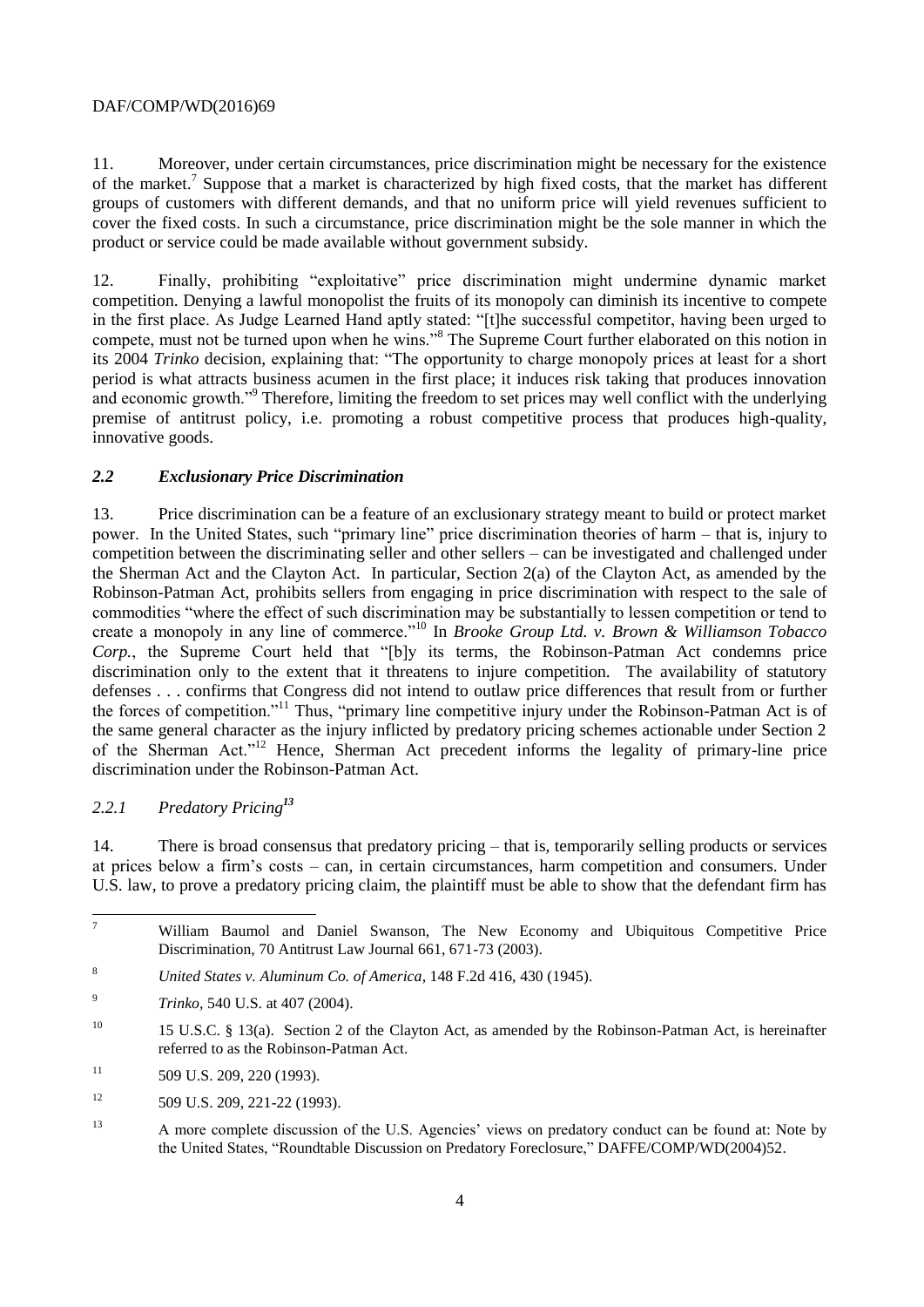priced below an appropriate measure of incremental cost. In addition, a predatory pricing claim must pass a recoupment test.<sup>14</sup> Predatory pricing does not always involve price discrimination, but selling products or services at predatorily low prices to some customers but not others can be used to reduce the financial sacrifice incurred by the predator, which may make recoupment more feasible.

# *2.2.2 Loyalty Rebates<sup>15</sup>*

15. There are several distinct pricing practices in business-to-business transactions in which a supplier's effective price to a particular customer is explicitly or effectively conditioned on the customer's cumulative purchases. A loyalty discount can induce a customer to purchase more by reducing the price that the customer pays for marginal units below the average price that the customer pays on all units. Simply reducing a single price charged on all units also can induce the customer to purchase more; however, a supplier likely can generate more revenue for a given quantity sold by using a pricing schedule with multiple prices and by reducing only the price for marginal units. With loyalty discounts, the same customer is effectively charged different prices on different units purchased, with the highest price charged on the first units. Hence, the practice can be considered a form of price discrimination.

16. In both form and competitive impact, a loyalty discount practice can resemble exclusive dealing, at least when the discount has a high market share target. Just like exclusive dealing, loyalty practices can promote cooperation between customers and suppliers by better aligning their incentives. However, U.S. courts recognize that "[e]xclusive dealing can have adverse economic consequences by allowing one supplier of goods or services unreasonably to deprive other suppliers of a market for their goods."<sup>16</sup> Experience with loyalty discount practices in the United States has indicated that they can, in some instances, have anticompetitive effects and that the antitrust laws, by focusing on harm to competition, can deal with them. Experience has also indicated that antitrust analysis of any loyalty discount practice requires a thorough understanding of the particular facts. In determining whether to challenge a loyalty discount practice, the Agencies perform a detailed evaluation of the practice's actual or likely competitive effects.

#### *2.2.3 Margin Squeeze<sup>17</sup>*

17. Margin squeeze occurs when a vertically integrated firm forecloses a rival by setting a high price for an essential input squeezing the margin of a downstream rival. Margin squeeze may or may not involve price discrimination. In *linkLine* the Supreme Court ruled that U.S. antitrust law does not recognize margin squeeze as a distinct category of exclusionary conduct, although it can violate a duty to deal or entail predatory pricing in the downstream market. $^{18}$ 

#### *2. 3 Price Discrimination That May Cause Secondary-Line "Injury"*

18. Secondary-line price discrimination occurs when an upstream seller treats its downstream distributors/retailers differently in a manner not justified by cost differences. For example, a small retailer might be denied a discount made available to a large retailer.

 $14$ <sup>14</sup> *See Brooke Group*, 509 U.S. at 222, 224.

<sup>&</sup>lt;sup>15</sup> A more complete discussion of the U.S. Agencies views on fidelity rebates can be found at: Note by the United States, "Roundtable on Fidelity Rebates," DAF/COMP/WD(2016)20.

<sup>16</sup> *Jefferson Parish Hospital Dist. No. 2 v. Hyde*, 466 U.S. 2, 45 (O'Connor, J., concurring).

<sup>&</sup>lt;sup>17</sup> A more complete discussion of the U.S. Agencies' views on margin squeeze can be found at: Note by the United States, "Margin Squeeze," DAF/COMP/WP2/WD(2009)31.

<sup>18</sup> *Pacific Bell Tel. Co. v. linkLine*, 555 U.S. 438 (2009).